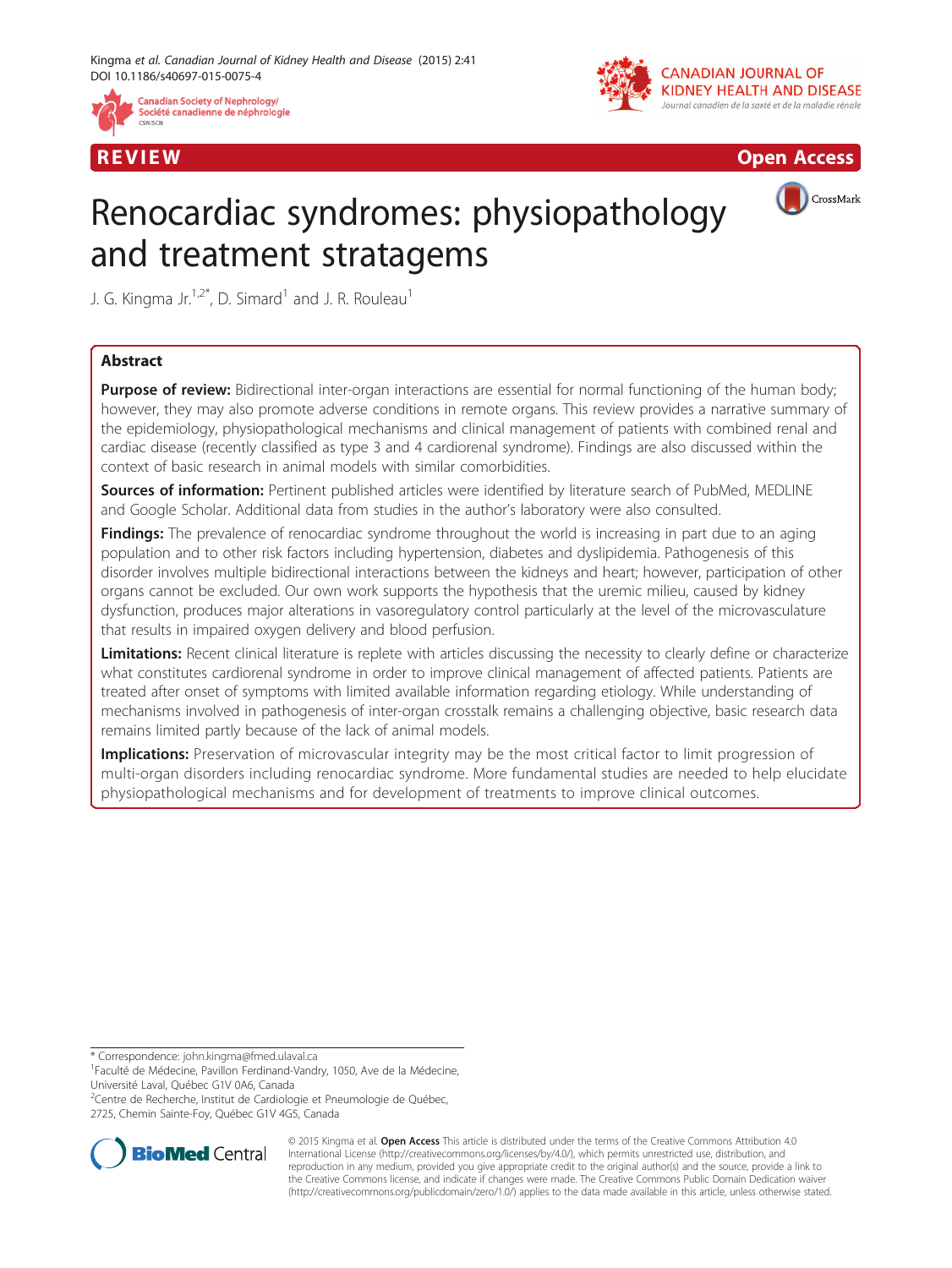# Abrégé

Objectifs de la révision: Les interactions bidirectionnelles entre organes adjacents sont essentielles au bon fonctionnement du corps humain mais sont aussi susceptibles de provoquer des conditions adverses sur des organes plus éloignés. Cette revue offre un compte rendu sommaire de l'épidémiologie, des mécanismes physiopathologiques et du traitement clinique des patients atteints à la fois d'insuffisance rénale et de cardiopathie, ou tel que récemment désignés, atteints du syndrome cardiorénal de type 3 ou de type 4. La revue examine également des résultats obtenus en recherche fondamentale en utilisant des modèles animaux présentant des cas similaires de comorbidité.

Sources: Les articles pertinents ont été répertoriés à la suite d'une recherche dans la littérature sur PubMed, MEDLINE et « Google Scholar ». Des données complémentaires provenant d'études du laboratoire de recherche de l'auteur ont aussi été consultées.

Constatations: Le vieillissement de la population en plus de facteurs de risque incluant l'hypertension, le diabète et la dyslipidémie augmente en partie la prévalence du syndrome cardiorénal à travers le monde. La pathogenèse de ce désordre implique de multiples interactions bidirectionnelles entre le cœur et les reins; cependant, la participation d'organes périphériques n'est tout de même pas à exclure. Nos travaux soutiennent l'hypothèse selon laquelle l'environnement urémique résultant de la dysfonction rénale serait responsable d'altérations majeures dans la régulation de la pression, particulièrement au niveau des microvaisseaux. En résultent une perfusion sanguine altérée et une distribution insuffisante d'oxygène vers les organes.

Limites de l'étude: La littérature clinique récente comporte de nombreux articles traitant de la nécessité d'identifier et de caractériser de façon plus élaborée les causes du syndrome cardiorénal dans la perspective d'améliorer le traitement clinique des patients qui en sont atteints. Par contre, puisqu'il existe encore très peu d'informations sur l'étiologie du syndrome cardiorénal, les patients ne sont pris en charge qu'après son apparition. Qui plus est, la compréhension des mécanismes impliqués dans la pathogenèse résultant des interactions entre organes demeure un objectif difficile à atteindre, en partie parce que la recherche fondamentale est limitée étant donné la rareté des modèles animaux pour cette pathologie.

Conséquences: À la lumière des données disponibles à ce jour, il apparait que la préservation de l'intégrité du système vasculaire, particulièrement au niveau des microvaisseaux, est un facteur-clé pour restreindre le développement de désordres impliquant plusieurs organes tel le syndrome cardiorénal. Davantage d'études en recherche fondamentale sont requises pour faire la lumière sur les mécanismes physiopathologiques de ce syndrome et développer des traitements efficaces pour en améliorer les résultats cliniques.

# What was known before

Co-existence of kidney and cardiac disorders is increasingly prevalent throughout the world. A major consequence of failing kidneys is the stimulation of metabolic and humoral pathways that cause injury to remote organs; a similar scenario occurs with disorders of other organs such as the heart and liver. Mechanisms responsible for disease progression, regardless of the organ initially affected, are complex; understanding the mechanisms and pathways involved in, or responsible for inter-organ crosstalk, is a growing area of research interest. Clinical management of cardiorenal syndrome patients is particularly complex due to the involvement of multiple organs and the difficulty in targeting specific symptoms.

# What this adds

Herein, we review recent advances concerning physiopathology, therapeutic interventions and complications of renocardiac syndrome. Recent data, including our own,

from animal models are discussed here; primary focus is on the impact of acute kidney injury on systemic hemodynamics, blood flow regulation and endothelial function. Novel therapies that target the microcirculation could benefit renocardiac syndrome patients and improve mortality.

# Introduction

Evaluation of underlying causes and physiopathological mechanisms responsible for kidney related disorders represents a significant challenge. Kidney and heart disease often co-exist; the heart is highly dependent on regulation of salt and water content by the kidneys that directly depend on blood flow and pressure generated by the heart. Functional deterioration of either organ initiates a vicious spiral of events that leads to multi-organ failure. Although prevalence of renal dysfunction in patients with heart disease is well known [\[1](#page-7-0), [2\]](#page-7-0) it remains unclear whether kidney failure is a passive response to failing cardiac performance. The co-existence of cardiac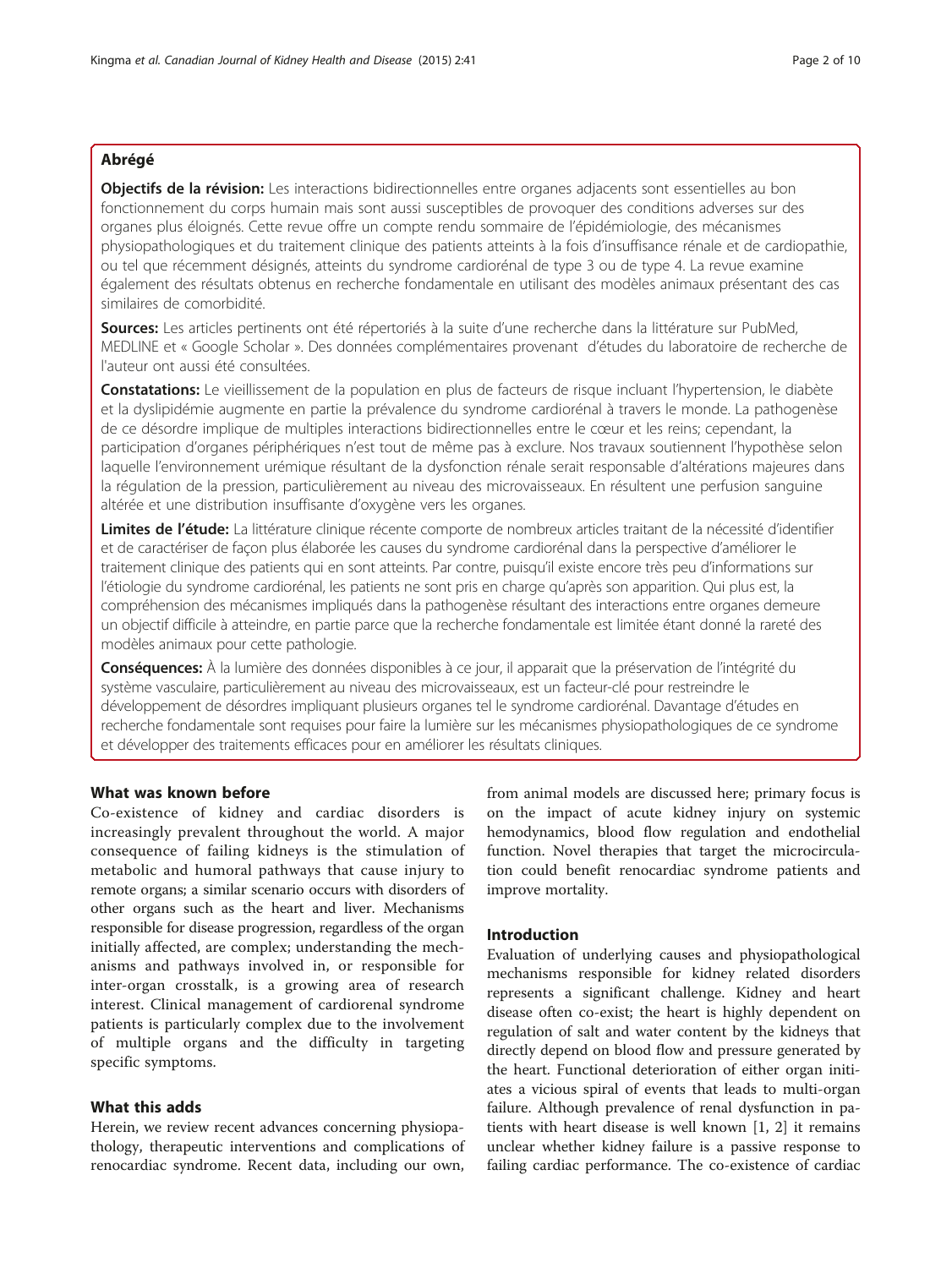and renal pathologies in the same patient, referred to as cardiorenal syndrome (CRS) since 2004, is the subject of many contemporary studies. Furthermore, the concept of organ-to-organ crosstalk and the development of multi-organ dysfunction is more widely accepted. Clinical classification of CRS (cf. Table 1) is based on primary organ dysfunction; classification criteria have recently been reviewed by the Acute Dialysis Quality Initiative (ADQI) Working Group [\[3](#page-7-0)–[6\]](#page-7-0).

Herein, we provide a narrative review of clinical and basic science literature on renocardiac syndrome (type 3 and type 4 CRS) with regard to epidemiology, pathogenesis and clinical interventions designed to improve outcomes. Clinical and basic science reports were searched using MEDLINE and PubMed with the keywords reno-cardiac syndrome, kidney disease, heart disease and combinations thereof.

Type 3 CRS is usually triggered by an episode of acute kidney injury (AKI); nephrons are particularly sensitive to ischemia and blood borne toxins. AKI is often superimposed on chronic renal disease and could be a necessary precursor of end-stage renal disease. Elucidation of mechanisms remains difficult due to the complex interplay between chronic and acute kidney disease phenotypes [\[7](#page-7-0)]. Acute worsening of kidney function ultimately produces cardiac dysfunction (i.e. acute decompensated heart failure, acute myocardial infarction and arrhythmias) [[8\]](#page-7-0). The overall incidence of AKI in the general population appears to be increasing [\[9](#page-7-0)] based on Risk, Injury, Failure, Loss, End-stage kidney disease classification (RIFLE)/ Acute kidney injury network (AKIN) criteria [[10](#page-7-0)] that use change in serum creatinine and urinary output as primary markers of kidney dysfunction.

Type 4 CRS, on the other hand, involves chronic abnormalities of renal function due in part to aging, diabetes, hypertension and dyslipidemia that progresses to multi-organ disease [\[11](#page-7-0)] possibly due to toxic effects of elevated uremia levels. Cardiovascular disease is highly prevalent in these patients and accounts for the majority of cardiac-related deaths (secondary to ischemia) [[12](#page-7-0)].

# Epidemiology and risk factors

In the UK, The National Confidential Enquiry into Patient Outcome and Death (http://www.ncepod.org.uk) survey, published in 2009, discovered a systematic failure

by hospital staff to recognize complications of AKI which ultimately resulted in poor clinical outcomes. The report also underscored the importance of preventing all-cause early transient malfunction of the kidneys due to irreversible structural damage. Even though almost 20 million American adults are known to be affected by some form of kidney disease [\[13](#page-7-0)] the proportion with Type 3 CRS (consequent to AKI) is not documented. Common risk factors responsible for acute renocardiac syndrome are summarized in Table [2](#page-3-0). Cardiovascular related mortality is significantly elevated in patients with AKI [\[14](#page-7-0), [15\]](#page-7-0). A prospective Spanish multicenter study almost a decade ago examined the relation between acute kidney failure and multi-organ failure and reported a significant increase in mortality  $(\sim 30, \%)$  in relation to the number of failed organs; that study was performed using intensive care unit and non-intensive care unit patients [[16](#page-7-0)]. Surgery patients are also a high risk group for AKI due to the potential for marked renal hypoperfusion; [\[17](#page-7-0)] patients undergoing coronary artery bypass grafting with minor increases in post-operative serum creatinine had a higher occurrence of myocardial infarction and a 3-fold rise in long term risk of end-stage renal disease [[18](#page-7-0), [19\]](#page-7-0). Iodinated radiographic contrast media, commonly used for various clinical applications in patients with comorbidities, can also elicit significant kidney injury. Additional risk factors recently suggested to contribute to development of AKI-related pathology include body mass index, [[20\]](#page-7-0) proteinuria [\[21](#page-7-0), [22](#page-7-0)] and microalbuminuria [[23\]](#page-7-0).

Clinical evaluation of Type 4 CRS is more obvious; responsible for almost 50 % of deaths in all age groups of CKD patients [\[24, 25\]](#page-7-0). Indeed, it has been suggested that CKD (see Table [3](#page-3-0) for risk factors) be included on the listing of criteria for patients with high risk of coronary events [[26, 27\]](#page-7-0). Defining the epidemiology of Type 4 CRS is problematic and clinical diagnosis of these patients is difficult due to variants in: 1- populations-at-risk, 2 clinical outcomes evaluated, 3- timeframes to determine study end-points and 4- definitions for CKD, cardiac disease and mortality [[28](#page-7-0)]. However, higher hazard ratios for cardiovascular events and all-cause mortality in relation to decreases in glomerular filtration rate have been reported [[29](#page-7-0), [30](#page-7-0)]. A joint study by the United States Renal Data System and the National Registry of Myocardial Infarction reported a lower likelihood of chest pain in

Table 1 Cardiorenal syndrome classification

| Type 1 (acute cardio-renal syndrome)   | Abrupt deterioration of cardiac function that results in acute kidney injury (AKI)            |
|----------------------------------------|-----------------------------------------------------------------------------------------------|
| Type 2 (chronic cardio-renal syndrome) | Chronic abnormalities of cardiac function leading to progressive chronic kidney disease (CKD) |
| Type 3 (acute reno-cardiac syndrome)   | Abrupt and primary worsening of kidney function that initiates acute cardiac dysfunction      |
| Type 4 (chronic reno-cardiac syndrome) | CKD that promotes reduction of cardiac function                                               |
| Type 5 (secondary CRS)                 | Systemic disorders that impair both cardiac and renal function                                |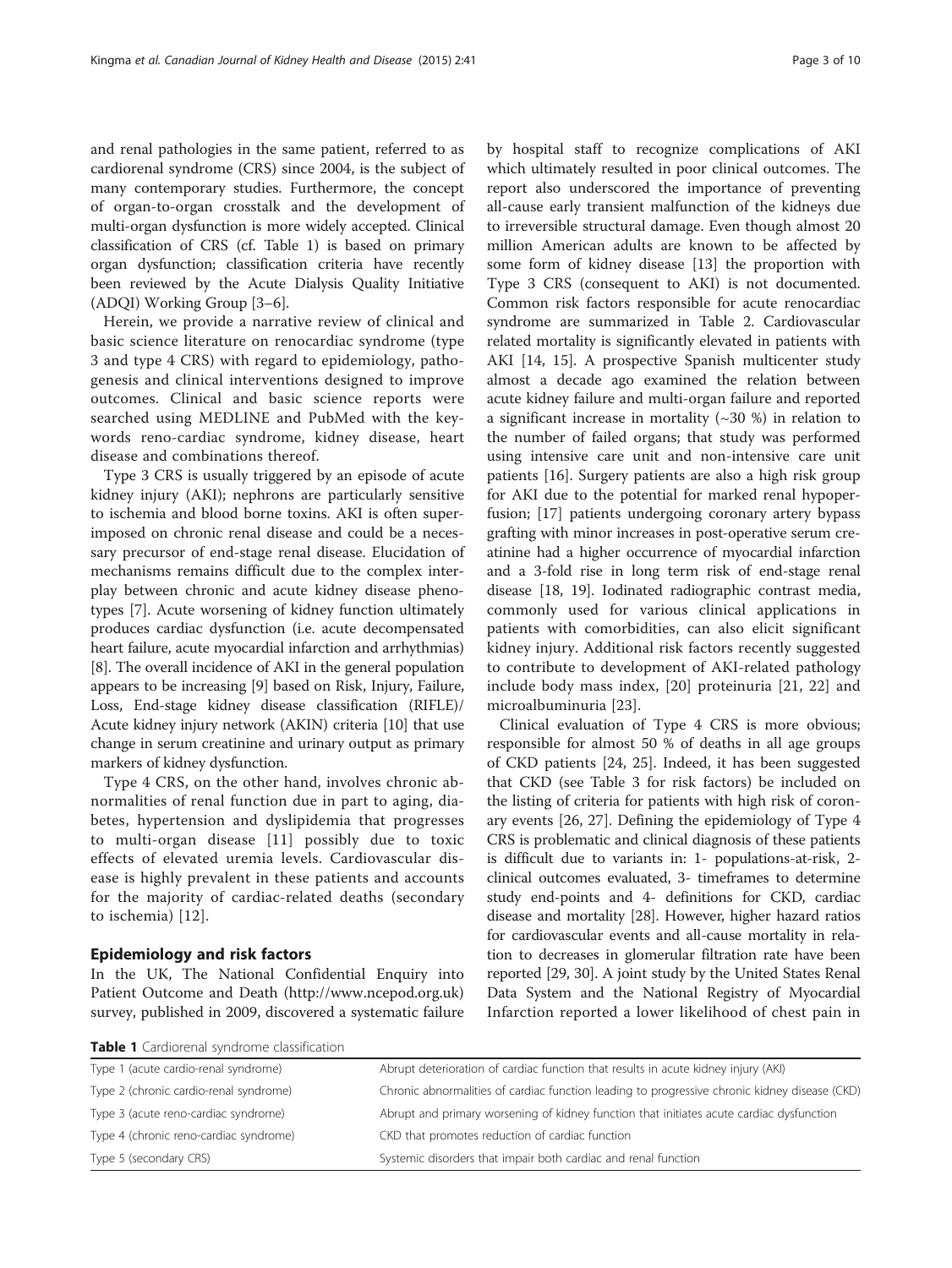#### <span id="page-3-0"></span>Table 2 Risk factors for AKI

Renal artery stenosis (ischemia-reperfusion injury) Myocardial infarction Surgical interventions (including anesthesia) Trauma Intrinsic/extrinsic ureteral obstruction Dehydration Infection (gastroenteritis, etc.) Drug-related complications (pharmacologic toxicity, drug-abuse, etc.)

advanced CKD compared to non-CKD patients [[31](#page-7-0)]. Finally, patients with CKD are less likely to receive evidence-based therapies because of their atypical clinical presentation profiles [[32](#page-7-0)–[34](#page-7-0)].

# Mechanisms

Studies of the physiopathological evolution of kidney injury, either acute or chronic, in humans are rare possibly because of the common misconception that tubular regeneration occurs in patients after AKI [[35](#page-7-0)–[38](#page-7-0)]. This is based primarily on evidence of normalisation of serum creatinine levels. Potential mechanisms for Type 3 and 4 CRS are categorized on the basis of hemodynamic or non-hemodynamic criteria [[5\]](#page-7-0).

#### Hemodynamic factors

Cardio-renal interactions are generally explained using extracellular fluid volume homeostasis and blood pressure control criteria [[39\]](#page-7-0). Consequences of heart failure including reduced cardiac output and blood pressure stimulate both the sympathetic nervous and reninangiotensin systems which results in volume expansion; [[40, 41\]](#page-7-0) the latter allows restoration of renal perfusion. Data for kidney hemodynamics and segmental sodium handling are limited for patients with combined heart and renal failure. However, bi-directional coupling between dysfunctional heart and kidneys induces sodium and water retention that ultimately exacerbates heart failure by affecting arterial pressure (lower) and renal venous pressure (higher). Treatment success rates in patients presenting with heart and kidney failure is mitigated. Additional data on the role of hemodynamic factors in progression of acute and chronic renocardiac syndrome can be obtained in animal models where the

| <b>Table 3</b> Possible risk factors for CKD |
|----------------------------------------------|
|----------------------------------------------|

AKI (all cause) Hypertension, cardiovascular and hepatic disease Diabetes Age, gender, race Obesity, smoking

relation between renal venous pressure, renal blood flow, [[42\]](#page-7-0) intra-tubular pressure [\[43](#page-7-0), [44](#page-7-0)] and glomerular filtration rate [[45\]](#page-7-0) has been established.

Progressive kidney dysfunction associated with chronic kidney disease, without either pharmacologic or nonpharmacologic intervention, ultimately results in multiple organ failure. Acid–base and electrolyte imbalance, fluid overload, atrial distension, hematologic dysfunction and diminished capacity to eliminate drugs all contribute. Physiopathologic mechanisms responsible for communications between kidney injury and cardiac dysfunction remain to be established; however, reduced cardiac performance ultimately limits blood perfusion of all organs including the kidneys and thereby contributes to renal injury. AKI affects the heart either 1- directly or 2- by limiting remote organ function which then indirectly influences cardiac function (cf. Fig. [1](#page-4-0)).

#### Non-hemodynamic factors

In addition to the proposed hemodynamic factors, various cardiorenal connectors may activate endogenous systems after AKI and contribute to progression of symptoms. These include, but are not limited to, the sympathetic nervous, renin-angiotensin aldosterone and coagulation systems, [[46](#page-8-0)] inflammation, oxidative stress and nitric oxide equilibrium.

For type 3 CRS, AKI (due to acute arterial ischemiareperfusion injury, or other causes) produces rapid and significant functional changes in the heart characterized by LV dilatation and alterations of various functional parameters including LV relaxation time, fractional shortening and end-systolic and end-diastolic fractional shortening. Cardiocyte apoptosis has been suggested to play a role in promoting these changes along with stimulation of inflammatory mediators. Ischemia initiates a cascade of inflammation that is crucial to organ repair and if unchecked, eventual deterioration of organ function. In rodent models of acute and chronic kidney disease, the role of inflammation is predominant as evidenced by greater secretion of pro-inflammatory cytokines and infiltration of inflammatory cell types [\[47, 48](#page-8-0)]. The neuroendocrine system also plays an important role in physiopathology of type 3 CRS; complex pathways are activated after onset of AKI resulting in activation of the systemic nervous and renin-angiotensin systems. While activation of the systemic nervous system initially protects cardiac output it also appears to stimulate apoptosis, [[49](#page-8-0)] neointimal formation and affects immune system function [[8\]](#page-7-0). In addition, activation of the renin angiotensin system stimulates renin secretion by the kidneys; it also leads to dysregulation of extracellular fluid volume and vasoconstriction which can exacerbate the effects of ischemia by limiting adequate oxygen delivery.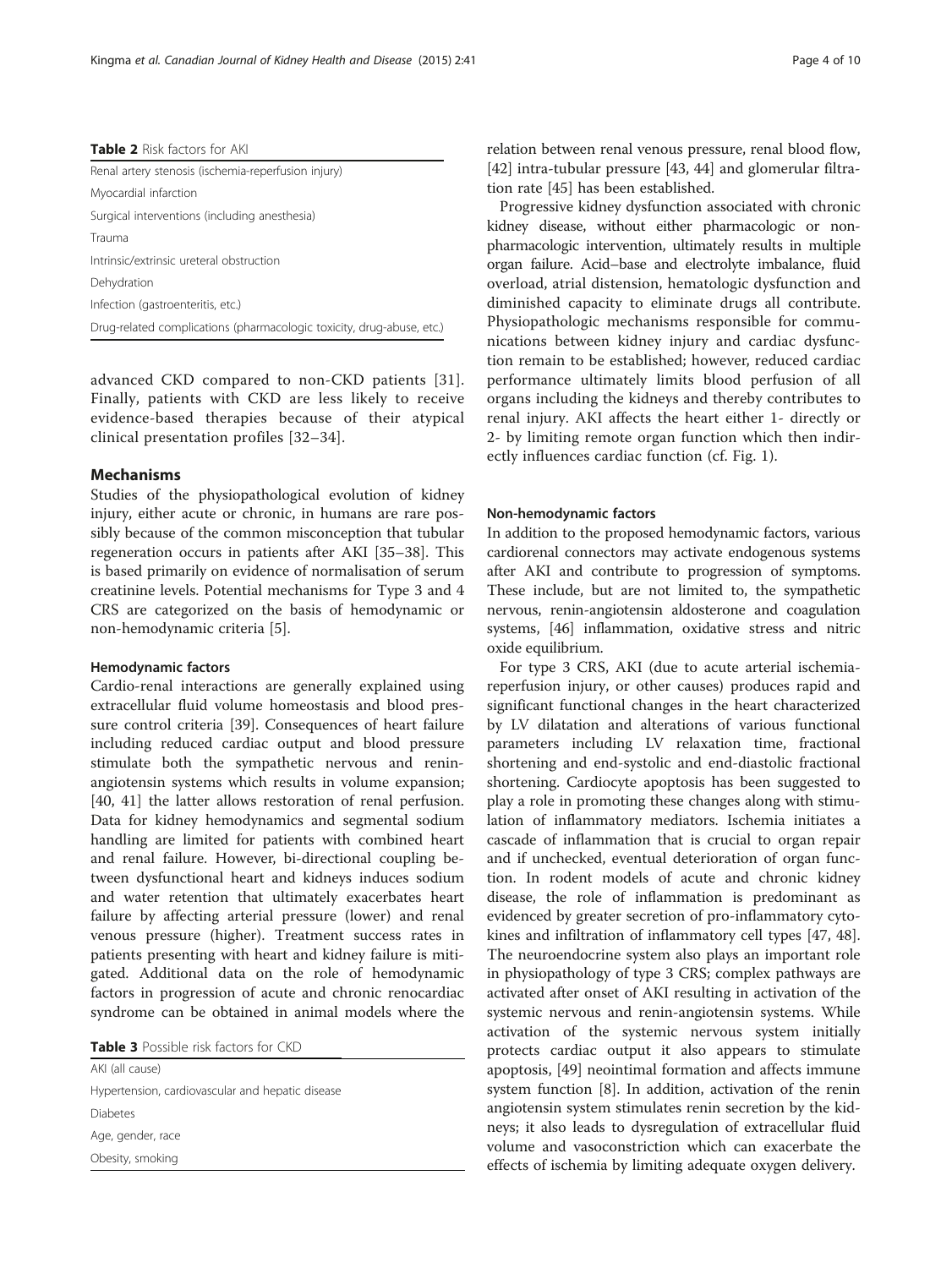<span id="page-4-0"></span>

Mechanisms involved in type 4 CRS are multi-faceted and invariably shared by different organs because of vascular disease and endothelial dysfunction as well as the cumulative toxic influences of uremia. A plethora of risk factors in these patients contributes to progression of cardiac and kidney failure; unique risks are also associated with dialysis procedures particularly in patients with end-stage renal disease [[50\]](#page-8-0). A recent review by House provides an exclusive summary of potential mechanisms [\[24](#page-7-0)]. The role of the uremic milieu in development of multi-organ dysfunction still needs to be appraised; specific uremic toxins (guanidines, phenols, parathyroid hormone, proinflammatory cytokines, etc.), or combinations thereof, could directly cause metabolic and physiologic derangements and contribute to progression of the disease phenotype. In patients with congestive heart failure and progressive renal insufficiency, pressure and volume overload result in augmented cardiac work and compensatory hypertrophy (in part due to cardiac and renal fibrosis). Under these conditions oxygen delivery to enlarged myocytes is compromised due to vascular remodeling at the level of the microvasculature; this focal underperfusion or maldistribution of blood aggravates cellular injury.

Using a two-stage subtotal nephrectomy uremia model (AKI by permanent occlusion of renal artery branches that produces type 3 CRS) we have been able to provide evidence for significant perfusion abnormalities across the ventricular wall in relation to severity of kidney dysfunction (assessed by serum creatinine) [\[51](#page-8-0)]. In normal animals myocardial blood flow increases in a dose-dependent fashion during dobutamine challenge (i.e. increased cardiac work); however, in uremic dogs even low-dose dobutamine maximally increased myocardial blood flow and oxygen transport (cf. Fig. 2). On the



Fig. 2 Change in LV oxygen transport versus hematocrit (Hct) for control dogs ( $n = 5$ , open circle) at baseline, dobutamine-5 (5 µg/Kg/min; open triangle) and dobutamine-10 (10 μg/Kg/min; open square). Stage 1 CKD ( $n = 5$ , closed symbols and stage 2 CKD ( $n = 5$ , open dotted symbols) are shown. In control dogs, LV oxygen transport increased in direct relation to intravenous dobutamine levels. In dogs with Stage 1 or 2 CKD, maximal LV oxygen transport was achieved at the lower dose of intravenous dobutamine compared to controls. Data shown are means + 1SD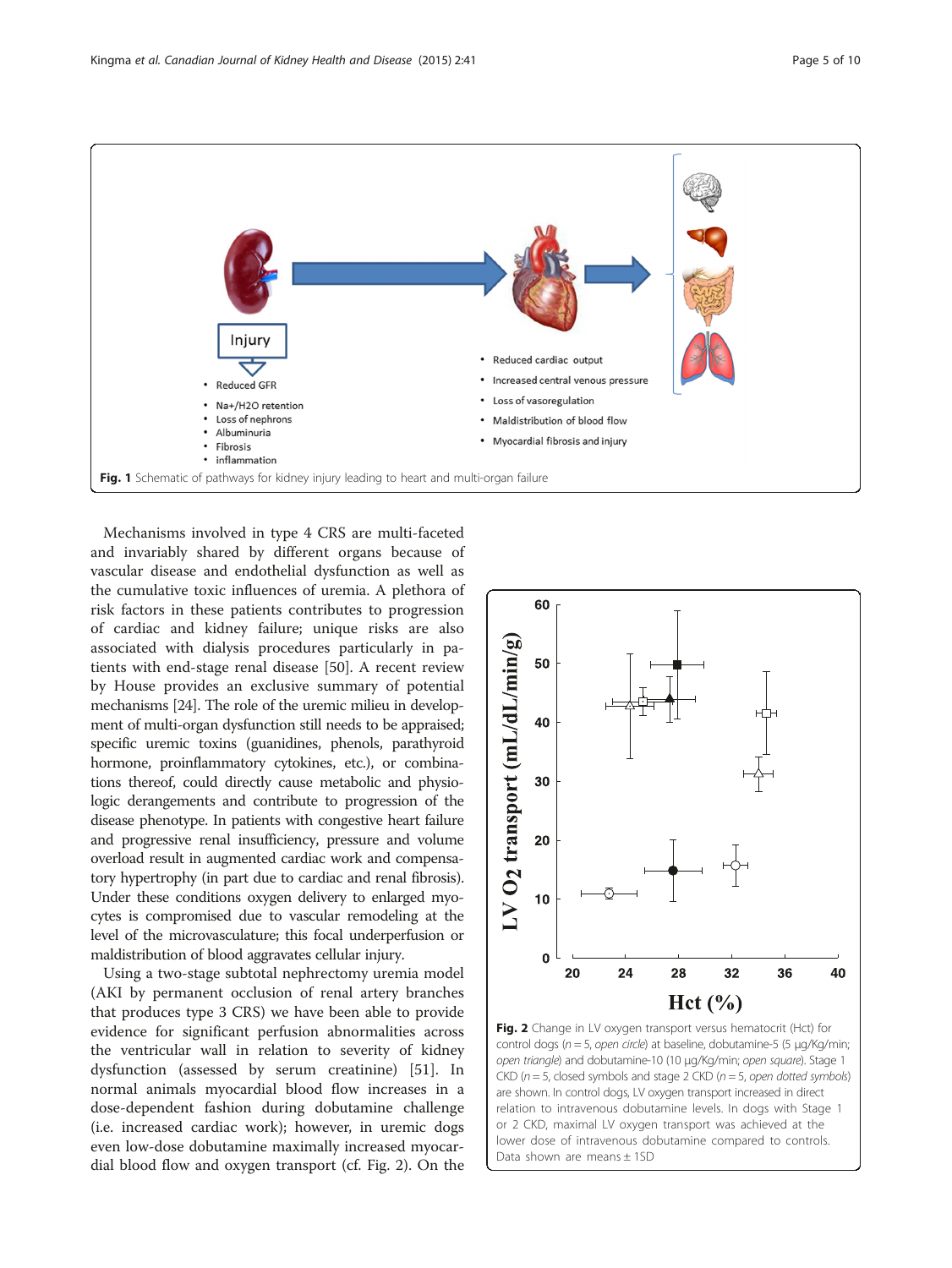basis of these findings, we suggested the possibility of an increased risk of adverse coronary events due to the loss of transmural autoregulation and potential for maldistribution of myocardial perfusion. Renal autoregulation has also been shown to be significantly impaired during CKD; [[52\]](#page-8-0) this would exacerbate injury due to limited perfusion of blood. With more severe AKI we reported a significant rightward shift of the coronary perfusion pressure-blood flow relation and markedly blunted vessel reactivity to endothelium dependent/independent agonists; [[53](#page-8-0)] these pre-clinical findings support the hypothesis that increased levels of uremic toxins can directly influence vasoregulation and endothelial function and thereby organ perfusion. The incidence of mortality was also markedly higher in dogs with elevated serum creatinine and blood urea nitrogen. Wang and Bao recently reported a significant correlation between serum uremia and endothelial dysfunction in rodents with early kidney disease [\[54](#page-8-0)]. We believe that the relevance of these findings to organ dysfunction merits future investigation as endothelial dysfunction, vascular calcification, and accelerated systemic inflammation all contribute to increased vascular stiffness and alteration of arterial pulse pressure and myocardial perfusion in patients with end-stage renal disease [[55, 56\]](#page-8-0).

Continued investigation to determine the physiopathological mechanisms involved in development of renal disease after AKI will require a multifaceted and bidirectional approach. Identification of risk factors involved in early kidney injury might be the most logical approach to prevent and delay adverse outcomes; [[57](#page-8-0)] as stated earlier, vascular remodeling in the presence of uremic toxins increases oxidative stress, inflammation and lipid metabolism that exacerbates endothelial dysfunction. Thus, prevention of early microvascular dysfunction may be fundamental to limiting adverse effects of progressive kidney and heart disorders.

## Treatment strategies

Chuasuwan and Kellum recently reviewed different treatment strategies specific to the kidneys and heart based on RIFLE and AKIN criteria [\[8](#page-7-0)] that establish different severity levels for AKI to enable prediction of outcomes in affected patients. In high risk patients, potentially nephrotoxic drugs must be avoided and efforts should be directed to maintaining arterial pressure and preventing volume overload. Three stages (risk, injury, failure) of AKI were proposed. For stage 1 AKI patients, kidney function should be closely monitored (i.e. using non-invasive diagnostic evaluations). Stage 2 AKI presents particular challenges due to elevated risk of mortality; fluid, electrolyte and acid–base homeostasis is of particular concern. Stage 3 AKI is the most severe and life-threatening and

often requires extracorporeal kidney support or renal replacement. Treatment strategies for the heart in type 3 CRS pose a particular challenge; prevention of LV volume overload is fundamental to limit the potential for worsening cardiac and renal function. Use of diuretics to improve clinical symptoms in heart failure patients is the *status quo*; however, evidence of a mortality benefit in patients with AKI remains controversial [[58](#page-8-0)–[60\]](#page-8-0). Indeed, use of diuretics for AKI is contra-indicated except for management of volume overload [\[61](#page-8-0), [62\]](#page-8-0). Clinical outcomes are also improved using ultrafiltration and hemofiltration to reduce volume overload in patients that are refractory to diuretics.

Type 4 CRS patient management requires a multidisciplinary approach because of the bidirectional, multifaceted physiopathology of this syndrome; treatment strategies are mostly targeted to risk factors such as anemia, hypertension and malnutrition [[63](#page-8-0), [64](#page-8-0)]. However, for the most part , no specific treatment provides unequivocal benefit since targeted risk factors comprise only a small fraction of the physiopathological puzzle. As such, a combination therapy approach is probably needed to limit the devastating effects of this syndrome.

While there is no consensus for pharmacological management of Type 3 or 4 CRS patients, there is general agreement that more evidence-based clinical studies are necessary. Numerous inotropes and vasodilators including neurohormonal antagonists and diuretics have been evaluated on the basis of their ability to increase urine output and glomerular filtration and lower serum creatinine (see recent review by Kim [\[65](#page-8-0)]). Modest improvement of kidney function and survival (OPTIME-HF [\[66](#page-8-0)]) has been reported with milrinone in acute decompensated heart failure patients; renal perfusion has been shown to be worse in acute renal failure patients given dopamine alone [[67](#page-8-0)]. On the other hand, combined low-dosages of dopamine/furosemide appear to be more useful due to improved renal function and potassium homeostasis (DAD-HF [\[68\]](#page-8-0)). Promising results with regard to glomerular filtration have also been shown with the calcium sensitizing phosphodiesterase inhibitor, levosimendan (SURVIVE [[69\]](#page-8-0)), but its overall usefulness in patients with acute heart failure remains to be established and questions persist regarding their ability to improve kidney function and longterm survival. Vasopressin antagonists reduce symptoms in patients with hyponatremia and oliguria (EVEREST [[70\]](#page-8-0)) and adenosine receptor blockers improve kidney function. On the other hand, several clinical trials (PROTECT [[71\]](#page-8-0), REACH-UP [\[72](#page-8-0)]) report no functional benefit.

Angiotensin converting enzyme inhibitors could also improve clinical outcomes (CONSENSUS [\[73](#page-8-0)]) but it is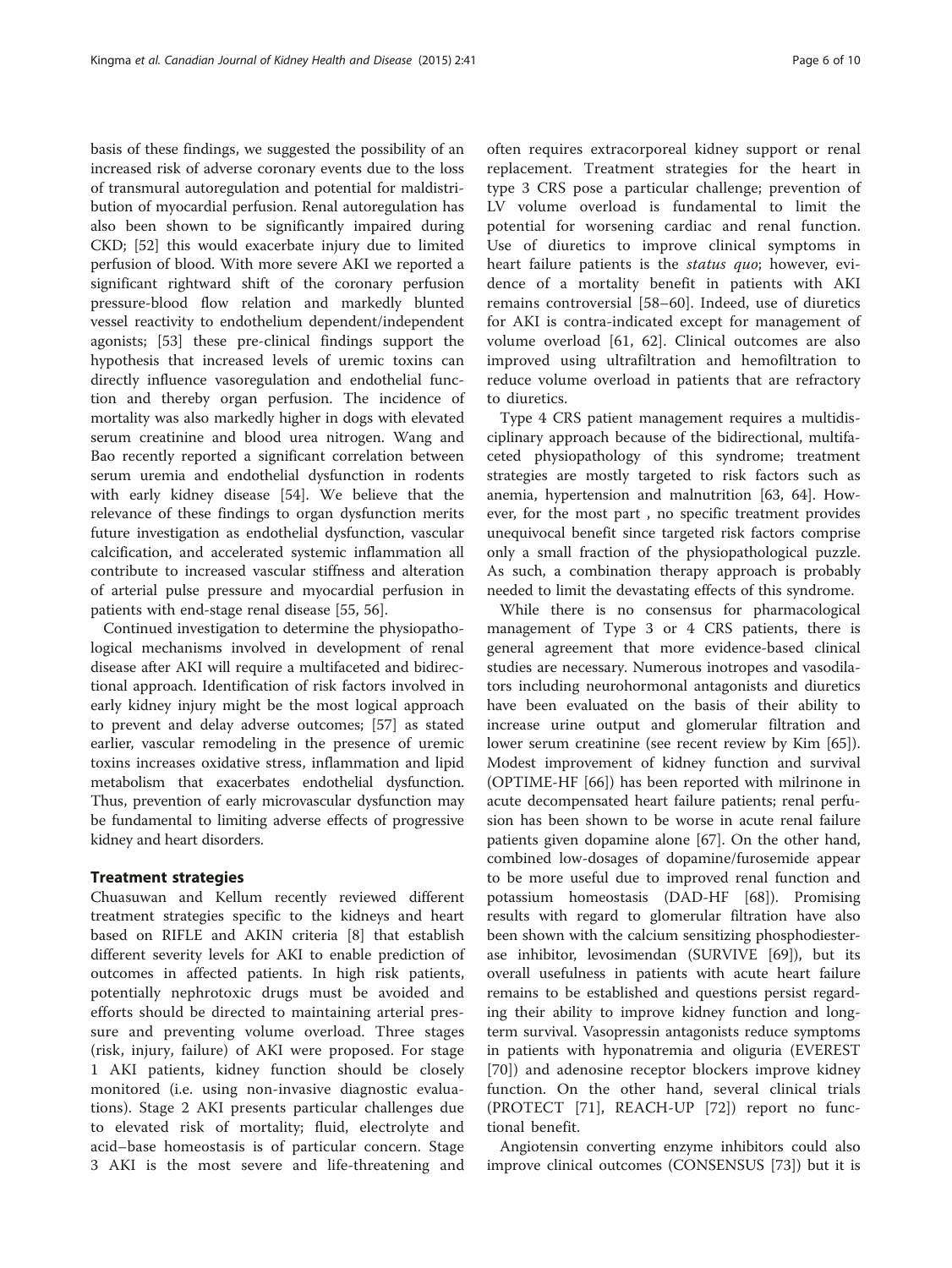recommended that they be used cautiously. Mineralocorticoid receptor blockers that markedly improve clinical outcomes in heart failure patients (RALES [\[74](#page-8-0)], EPHESUS [[75\]](#page-8-0)) are contra-indicated when renal dysfunction is present due to the elevated risk of hyperkalemia. Statins appear to reduce all-cause mortality in mild to moderate chronic kidney disease patients but may be ineffective in end-stage renal disease [[76\]](#page-8-0). Reduced albuminuria that has been reported in rodents [[77, 78](#page-8-0)] treated with statins affords significant renal protection; however, clinical findings on this question remain divided [[79](#page-8-0)–[81](#page-8-0)].

Non-pharmacologic treatments currently under investigation in clinical and animal studies also include renal denervation and remote conditioning. Renal denervation has been studied over the past 25 years to counter the effects of elevated renal sympathetic activity which 1-stimulates beta-1 receptors in the juxtaglomerular apparatus to increase renin release, 2- acts on alpha- $1_B$  receptors of the collecting ducts to increase sodium reabsorption and 3- acts on alpha- $1_A$ receptors of renal vasculature to promote vasoconstriction [[82\]](#page-8-0).

Renal afferent nerves transmit sensory information to the central nervous system from chemo- and mechanoreceptors in the kidneys; activation of renal afferent nerves is sympathoinhibitory in normal animals. Renal efferent nerves mediate changes in kidney function via innervation of all essential renal structures (renal vessels, tubules, juxtaglomerular apparatus); [\[82](#page-8-0)] activation of these nerves results in water retention, sodium reabsorption, reduced blood flow and activation of the renin-angiotensin-aldosterone system. Sympathoexcitatory reflexes are dominant in patients with resistant hypertension and CKD but the mechanisms involved in renal afferent activation are yet to be established. Renal nerves could play a role in renal inflammation and injury; suggested mechanisms include β-adrenergic receptor activation (causing podocyte injury), release of neuropeptides (neuropeptide Y, vasoactive intestinal polypeptide, substance P, etc.) that contribute to neuroimmune interactions, renin release from juxtaglomerular cells (increases plasma angiotensin II levels) and other pro-inflammatory cytokines including tumor necrosis factor and IL-1β from immune cells. Renal denervation has also been postulated to reduce kidney injury by improving blood glucose levels [[83](#page-8-0)]. Findings from animal studies indicate that renal denervation mitigates inflammation and kidney injury; [\[84](#page-8-0)] however the results of clinical trials are inconsistent.

Two clinical trials, Simplicity HTN-1[\[85](#page-8-0)] and HTN-2 [[86\]](#page-8-0), report sustained reduction of blood pressure in patients with resistant hypertension and preserved renal function; [[87\]](#page-8-0) however, these beneficial effects

were not observed in patients from the Simplicity HTN-3 trial [[88\]](#page-8-0). Variability between studies with regard to renoprotection by renal denervation is probably related to differences in study design and primary endpoints. However, interventions on renal nerves merit further investigation for clinical management of hypertension and heart failure (i.e. major components of type 4 CRS phenotype). Interestingly, renal denervation may not be applicable in patients with AKI; numerous questions remain unanswered regarding the role of renal nerves in progression of acute renocardiac syndrome.

Remote conditioning stratagems (per-, pre- and postconditioning) are the subject of a number of ongoing clinical trials (cf. ClinicalTrials.gov); numerous animal investigations have reported significant protection of vulnerable organs against ischemic injury by remote conditioning [\[89](#page-8-0)–[93\]](#page-9-0). Ischemic tolerance of organs such as the heart may be reduced in the presence of co-morbidities; [[32](#page-7-0), [33,](#page-7-0) [94\]](#page-9-0) larger myocardial infarcts occur in patients with chronic kidney disease and may account for higher mortality. In uremic rodents subject to different conditioning protocols significant protection against ischemic injury was observed; [[95](#page-9-0)] similarly in a porcine model of AKI remote conditioning afforded marked renoprotective effects [\[96\]](#page-9-0). Remote limb-ischemia has also been shown to alleviate contrast medium induced renal injury in patients with moderate kidney disease [[97](#page-9-0)] and even improved kidney function when performed prior to kidney transplantation in patients [\[98\]](#page-9-0). Whether organ conditioning stratagems could be useful in patients with acute renocardiac syndrome warrants further investigation; [[99](#page-9-0)] patients with moderate chronic kidney disease have been reported to respond to remote conditioning [\[100\]](#page-9-0). These positive findings may be critical to improve outcomes in patients subject to renal replacement therapies. Ongoing clinical trials (The Context trial, clinicaltrials.gov NCT01395719, and the REPAIR Trial, ISRCTN30083294) should provide additional data regarding the potential usefulness of conditioning strategems for patients with renocardiac syndrome.

#### Conclusions

Bi-directional communication between the heart and kidneys occurs through various pathways that, in healthy subjects, modulate cardiac output, vessel tone, volume status and excretion of metabolic waste compounds. It is increasingly apparent that pathological changes in one organ can instigate the release of a cascade of mediators that promote secondary dysfunction or injury in another distant organ. Further controlled clinical and more robust fundamental research is necessary to clarify existing contradictory findings and to improve understanding of mechanisms responsible for development of inter-organ pathologies.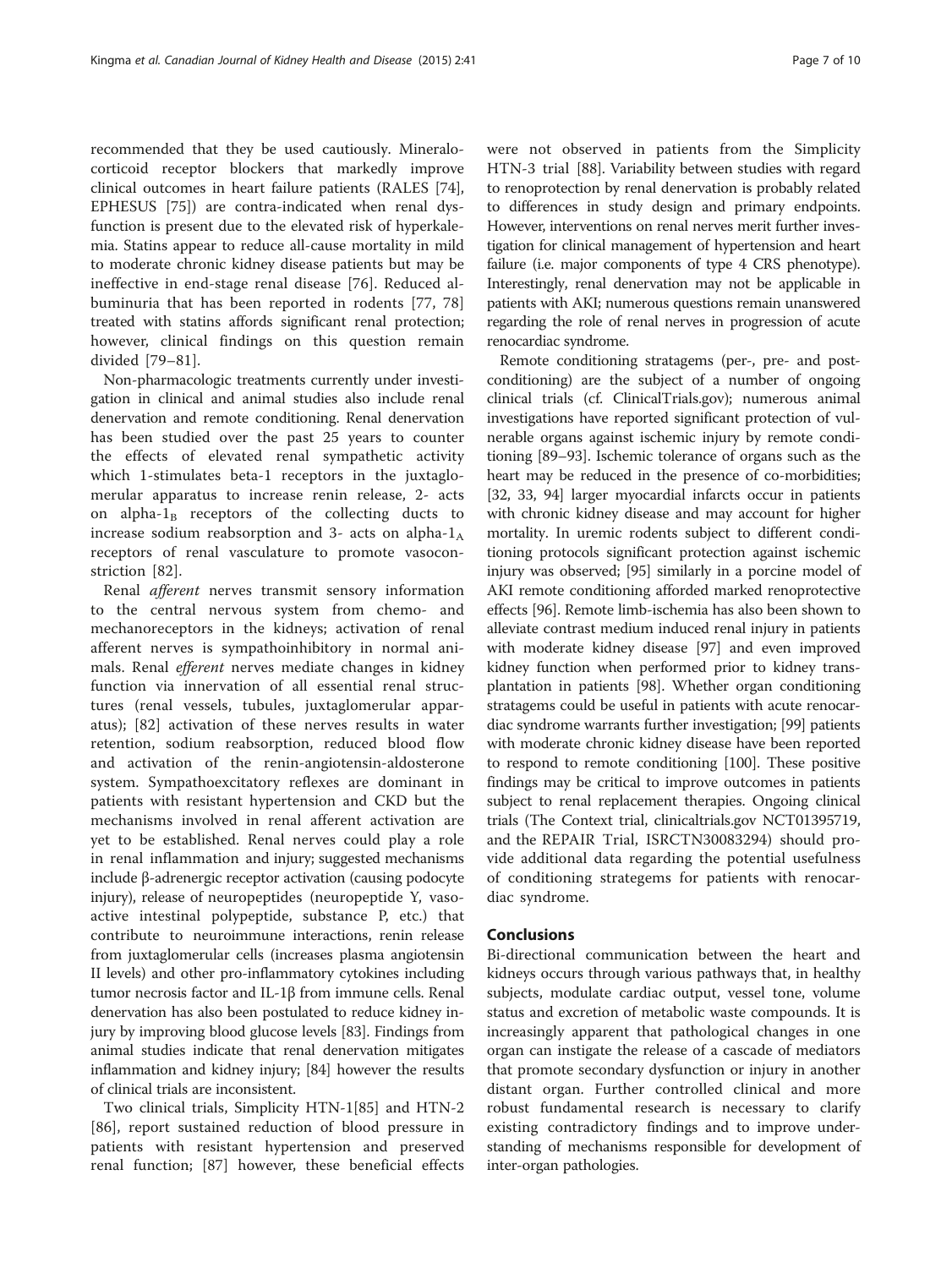#### <span id="page-7-0"></span>Competing interests

The authors declare that they have no competing interests.

#### Author's contributions

JGK, DS and JRR drafted this paper and participated in determining the content and scope of this review. All authors read and approved the final manuscript.

#### Acknowledgements

None, no funding source was involved.

# Received: 15 April 2015 Accepted: 24 August 2015<br>Published online: 16 October 2015

#### References

- 1. Damman K, Testani JM. The kidney in heart failure: an update. Eur Heart J. 2015;36(23):1437-1444.
- 2. Maxwell MH, Breed ES, Schwartz IL. Renal venous pressure in chronic congestive heart failure. J Clin Invest. 1950;29:342–8.
- 3. Heywood JT. The cardiorenal syndrome: lessons from the ADHERE database and treatment options. Heart Fail Rev. 2004;9:195–201.
- 4. Shlipak MG, Massie BM. The clinical challenge of cardiorenal syndrome. Circulation. 2004;110:1514–7.
- 5. Braam B, Joles JA, Danishwar AH, Gaillard CA. Cardiorenal syndrome–current understanding and future perspectives. Nat Rev Nephrol. 2014;10:48–55.
- Ronco C, McCullough P, Anker SD, Anand I, Aspromonte N, Bagshaw SM, et al. Cardio-renal syndromes: report from the consensus conference of the acute dialysis quality initiative. Eur Heart J. 2010;31:703–11.
- 7. Bonventre JV. Mechanisms of acute kidney injury and repair. In: Jorres A, Ronco C, Kellum JA, editors. Management of Acute Kidney Problems. Berlin, Heidelberg: Springer; 2010. p. 13–20.
- 8. Chuasuwan A, Kellum JA. Cardio-renal syndrome type 3: epidemiology, pathophysiology, and treatment. Semin Nephrol. 2012;32:31–9.
- 9. Joannidis M, Metnitz PG. Epidemiology and natural history of acute renal failure in the ICU. Crit Care Clin. 2005;21:239–49.
- 10. Bagshaw SM, Cruz DN, Aspromonte N, Daliento L, Ronco F, Sheinfeld G, et al. Epidemiology of cardio-renal syndromes: workgroup statements from the 7th ADQI Consensus Conference. Nephrol Dial Transplant. 2010;25:1406–16.
- 11. House AA, Anand I, Bellomo R, Cruz D, Bobek I, Anker SD, et al. Definition and classification of Cardio-Renal Syndromes: workgroup statements from the 7th ADQI Consensus Conference. Nephrol Dial Transplant. 2010;25:1416–20.
- 12. Cheung AK, Sarnak MJ, Yan G, Berkoben M, Heyka R, Kaufman A, et al. Cardiac diseases in maintenance hemodialysis patients: results of the HEMO Study. Kidney Int. 2004;65:2380–9.
- 13. Hebert K, Dias A, Delgado MC, Franco E, Tamariz L, Steen D, et al. Epidemiology and survival of the five stages of chronic kidney disease in a systolic heart failure population. Eur J Heart Fail. 2010;12:861–5.
- 14. de Abreu KL, Silva Junior GB, Barreto AG, Melo FM, Oliveira BB, Mota RM, et al. Acute kidney injury after trauma: Prevalence, clinical characteristics and RIFLE classification. Indian J Crit Care Med. 2010;14:121–8.
- 15. Pavan M. Incidence of acute cardiorenal syndrome type 3 in India. Iran J Kidney Dis. 2014;8:42–5.
- 16. Liano F, Junco E, Pascual J, Madero R, Verde E. The spectrum of acute renal failure in the intensive care unit compared with that seen in other settings. The Madrid Acute Renal Failure Study Group. Kidney Int Suppl. 1998;66:S16–24.
- 17. Varrier M, Ostermann M. Novel risk factors for acute kidney injury. Curr Opin Nephrol Hypertens. 2014;23:560–9.
- 18. Ryden L, Sartipy U, Evans M, Holzmann MJ. Acute kidney injury after coronary artery bypass grafting and long-term risk of end-stage renal disease. Circulation. 2014;130:2005–11.
- 19. Ryden L, Ahnve S, Bell M, Hammar N, Ivert T, Sartipy U, et al. Acute kidney injury after coronary artery bypass grafting and long-term risk of myocardial infarction and death. Int J Cardiol. 2014;172:190–5.
- 20. Soto GJ, Frank AJ, Christiani DC, Gong MN. Body mass index and acute kidney injury in the acute respiratory distress syndrome. Crit Care Med. 2012;40:2601–8.
- 21. Plataki M, Kashani K, Cabello-Garza J, Maldonado F, Kashyap R, Kor DJ, et al. Predictors of acute kidney injury in septic shock patients: an observational cohort study. Clin J Am Soc Nephrol. 2011;6:1744–51.
- 22. Hsu RK, Hsu CY. Proteinuria and reduced glomerular filtration rate as risk factors for acute kidney injury. Curr Opin Nephrol Hypertens. 2011;20:211–7.
- 23. Grams ME, Astor BC, Bash LD, Matsushita K, Wang Y, Coresh J. Albuminuria and estimated glomerular filtration rate independently associate with acute kidney injury. J Am Soc Nephrol. 2010;21:1757–64.
- 24. House AA. Cardio-renal syndrome type 4: epidemiology, pathophysiology and treatment. Semin Nephrol. 2012;32:40–8.
- 25. Shastri S, Sarnak MJ. Cardiovascular disease and CKD: core curriculum 2010. Am J Kidney Dis. 2010;56:399–417.
- 26. Tonelli M, Muntner P, Lloyd A, Manns BJ, Klarenbach S, Pannu N, et al. Risk of coronary events in people with chronic kidney disease compared with those with diabetes: a population-level cohort study. Lancet. 2012;380:807–14.
- 27. Washam JB, Herzog CA, Beitelshees AL, Cohen MG, Henry TD, Kapur NK, et al. Pharmacotherapy in chronic kidney disease patients presenting with acute coronary syndrome: a scientific statement from the American Heart Association. Circulation. 2015;131:1123–49.
- 28. Cruz DN, Gheorghiade M, Palazzuoli A, Ronco C, Bagshaw SM. Epidemiology and outcome of the cardio-renal syndrome. Heart Fail Rev. 2011;16:531–42.
- 29. Tonelli M, Wiebe N, Culleton B, House A, Rabbat C, Fok M, et al. Chronic kidney disease and mortality risk: a systematic review. J Am Soc Nephrol. 2006;17:2034–47.
- 30. Go AS, Chertow GM, Fan D, McCulloch CE, Hsu CY. Chronic kidney disease and the risks of death, cardiovascular events, and hospitalization. N Engl J Med. 2004;351:1296–305.
- 31. Shroff GR, Frederick PD, Herzog CA. Renal failure and acute myocardial infarction: clinical characteristics in patients with advanced chronic kidney disease, on dialysis, and without chronic kidney disease. A collaborative project of the United States Renal Data System/National Institutes of Health and the National Registry of Myocardial Infarction. Am Heart J. 2012;163:399–406.
- 32. Wright RS, Reeder GS, Herzog CA, Albright RC, Williams BA, Dvorak DL, et al. Acute myocardial infarction and renal dysfunction: a high-risk combination. Ann Intern Med. 2002;137:563–70.
- 33. Shlipak MG, Heidenreich PA, Noguchi H, Chertow GM, Browner WS, McClellan MB. Association of renal insufficiency with treatment and outcomes after myocardial infarction in elderly patients. Ann Intern Med. 2002;137:555–62.
- 34. Fox CS, Muntner P, Chen AY, Alexander KP, Roe MT, Cannon CP, et al. Use of evidence-based therapies in short-term outcomes of ST-segment elevation myocardial infarction and non-ST-segment elevation myocardial infarction in patients with chronic kidney disease: a report from the National Cardiovascular Data Acute Coronary Treatment and Intervention Outcomes Network registry. Circulation. 2010;121:357–65.
- 35. Kusaba T, Humphreys BD. Controversies on the origin of proliferating epithelial cells after kidney injury. Pediatr Nephrol. 2014;29:673–9.
- 36. Lin F, Moran A, Igarashi P. Intrarenal cells, not bone marrow-derived cells, are the major source for regeneration in postischemic kidney. J Clin Invest. 2005;115:1756–64.
- 37. Duffield JS, Bonventre JV. Kidney tubular epithelium is restored without replacement with bone marrow-derived cells during repair after ischemic injury. Kidney Int. 2005;68:1956–61.
- 38. Romagnani P, Lasagni L, Remuzzi G. Renal progenitors: an evolutionary conserved strategy for kidney regeneration. Nat Rev Nephrol. 2013;9:137–46.
- 39. Guyton AC. The surprising kidney-fluid mechanism for pressure control–its infinite gain! Hypertension. 1990;16:725–30.
- 40. Cannon PJ. The kidney in heart failure. N Engl J Med. 1977;296:26–32.
- 41. Stanton RC, Brenner BM. Role of the kidney in congestive heart failure. Acta Med Scand Suppl. 1986;707:21–5.
- 42. WINTON FR. The influence of venous pressure on the isolated mammalian kidney. J Physiol. 1931;72:49–61.
- 43. GOTTSCHALK CW, MYLLE M. Micropuncture study of pressures in proximal tubules and peritubular capillaries of the rat kidney and their relation to ureteral and renal venous pressures. Am J Physiol. 1956;185:430–9.
- 44. Deen WM, Robertson CR, Brenner BM. A model of glomerular ultrafiltration in the rat. Am J Physiol. 1972;223:1178–83.
- 45. Damman K, van Deursen VM, Navis G, Voors AA, Van Veldhuisen DJ, Hillege HL. Increased central venous pressure is associated with impaired renal function and mortality in a broad spectrum of patients with cardiovascular disease. J Am Coll Cardiol. 2009;53:582–8.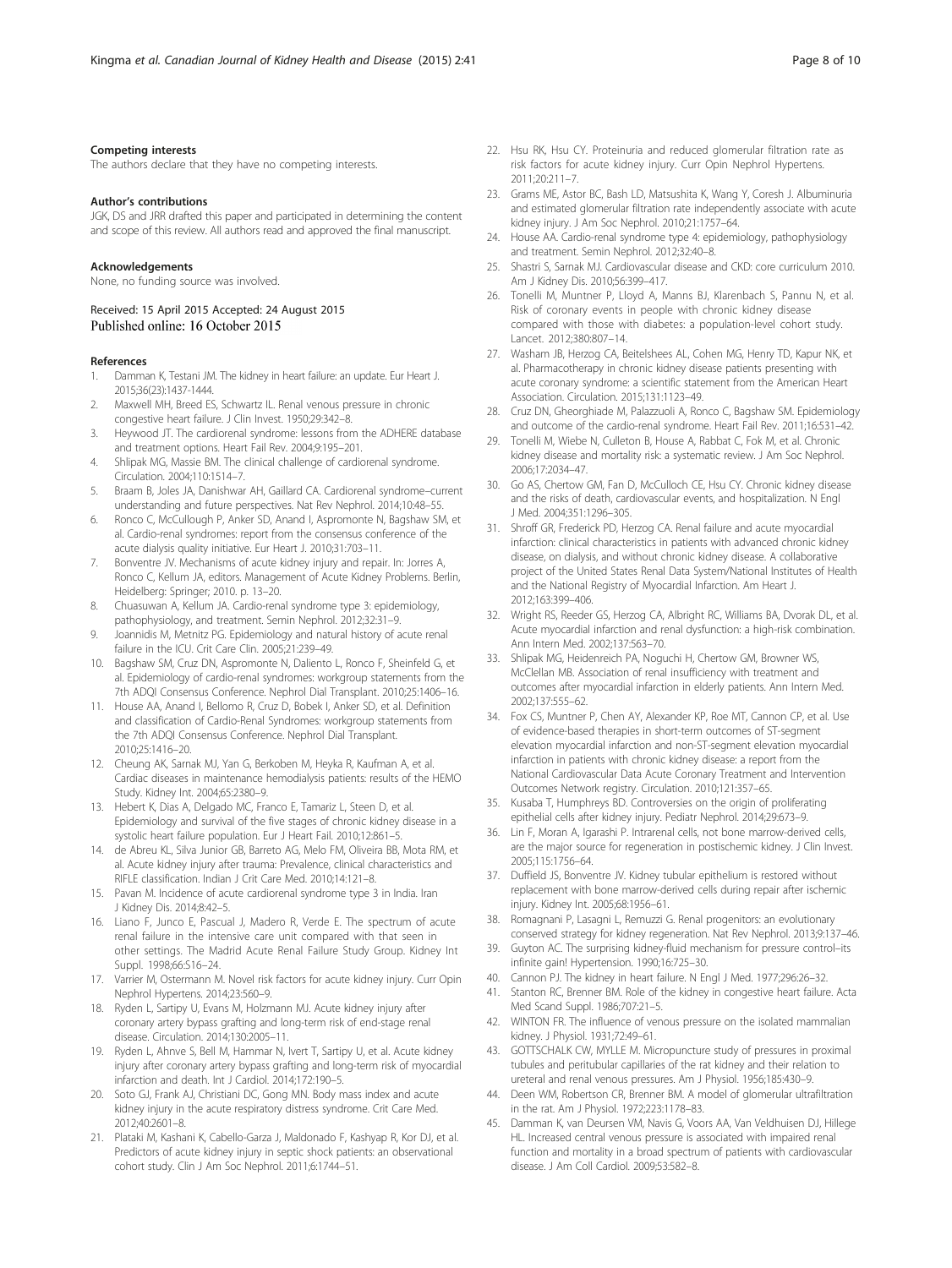- <span id="page-8-0"></span>46. Bongartz LG, Cramer MJ, Doevendans PA, Joles JA, Braam B. The severe cardiorenal syndrome: 'Guyton revisited'. Eur Heart J. 2005;26:11–7.
- 47. Sutton TA, Hato T, Mai E, Yoshimoto M, Kuehl S, Anderson M, et al. p53 is renoprotective after ischemic kidney injury by reducing inflammation. J Am Soc Nephrol. 2013;24:113–24.
- 48. Dagher PC, Mai EM, Hato T, Lee SY, Anderson MD, Karozos SC, et al. The p53 inhibitor pifithrin-alpha can stimulate fibrosis in a rat model of ischemic acute kidney injury. Am J Physiol Renal Physiol. 2012;302:F284–91.
- 49. Jackson G, Gibbs CR, Davies MK, Lip GY. ABC of heart failure. Pathophysiology BMJ. 2000;320:167–70.
- 50. Ronco C, Haapio M, House AA, Anavekar N, Bellomo R. Cardiorenal syndrome. J Am Coll Cardiol. 2008;52:1527–39.
- 51. Kingma JG, Simard D, Voisine P, Rouleau JR. Impact of chronic kidney disease on myocardial blood flow regulation in dogs. Nephron Experimental Nephrology. 2014;126:175–82.
- 52. Bidani AK, Griffin KA, Williamson G, Wang X, Loutzenhiser R. Protective importance of the myogenic response in the renal circulation. Hypertension. 2009;54:393–8.
- 53. Kingma Jr JG, Vincent C, Rouleau JR, Kingma I. Influence of acute renal failure on coronary vasoregulation in dogs. J Am Soc Nephrol. 2006;17:1316–24.
- 54. Wang Y, Bao X. Effects of uric acid on endothelial dysfunction in early chronic kidney disease and its mechanisms. Eur J Med Res. 2013;18:26.
- 55. Klassen PS, Lowrie EG, Reddan DN, DeLong ER, Coladonato JA, Szczech LA, et al. Association between pulse pressure and mortality in patients undergoing maintenance hemodialysis. J Am Med Assoc. 2002;287:1548–55.
- 56. Agarwal R. Blood pressure components and the risk for end-stage renal disease and death in chronic kidney disease. Clin J Am Soc Nephrol. 2009;4:830–7.
- 57. Muntner P, He J, Hamm L, Loria C, Whelton PK. Renal insufficiency and subsequent death resulting from cardiovascular disease in the United States. J Am Soc Nephrol. 2002;13:745–53.
- 58. Ejaz AA, Mohandas R. Are diuretics harmful in the management of acute kidney injury? Curr Opin Nephrol Hypertens. 2014;23:155–60.
- 59. Ho KM, Sheridan DJ. Meta-analysis of frusemide to prevent or treat acute renal failure. BMJ. 2006;333:420.
- 60. Bagshaw SM, Delaney A, Haase M, Ghali WA, Bellomo R. Loop diuretics in the management of acute renal failure: a systematic review and meta-analysis. Crit Care Resusc. 2007;9:60–8.
- 61. Joannidis M, Druml W, Forni LG, Groeneveld AB, Honore P, Oudemans-van Straaten HM, et al. Prevention of acute kidney injury and protection of renal function in the intensive care unit. Expert opinion of the Working Group for Nephrology, ESICM. Intensive Care Med. 2010;36:392–411.
- 62. KDIGO. Clinical practice guideline for acute kidney injury. Kidney Int. 2012;2:1–138.
- 63. Kovesdy CP, Trivedi BK, Kalantar-Zadeh K, Anderson JE. Association of low blood pressure with increased mortality in patients with moderate to severe chronic kidney disease. Nephrol Dial Transplant. 2006;21:1257–62.
- 64. Sim JJ, Shi J, Kovesdy CP, Kalantar-Zadeh K, Jacobsen SJ. Impact of achieved blood pressures on mortality risk and end-stage renal disease among a large, diverse hypertension population. J Am Coll Cardiol. 2014;64:588–97.
- 65. Kim CS. Pharmacologic Management of the Cardio-renal Syndrome. Electrolyte Blood Press. 2013;11:17–23.
- 66. Klein L, Massie BM, Leimberger JD, O'connor CM, Pina IL, Adams Jr KF, et al. Admission or changes in renal function during hospitalization for worsening heart failure predict postdischarge survival: results from the Outcomes of a Prospective Trial of Intravenous Milrinone for Exacerbations of Chronic Heart Failure (OPTIME-CHF). Circ Heart Fail. 2008;1:25–33.
- 67. Lauschke A, Teichgraber UK, Frei U, Eckardt KU. 'Low-dose' dopamine worsens renal perfusion in patients with acute renal failure. Kidney Int. 2006;69:1669–74.
- 68. Giamouzis G, Butler J, Starling RC, Karayannis G, Nastas J, Parisis C, et al. Impact of dopamine infusion on renal function in hospitalized heart failure patients: results of the Dopamine in Acute Decompensated Heart Failure (DAD-HF) Trial. J Card Fail. 2010;16:922–30.
- 69. Mebazaa A, Nieminen MS, Packer M, Cohen-Solal A, Kleber FX, Pocock SJ, et al. Levosimendan vs dobutamine for patients with acute decompensated heart failure: the SURVIVE Randomized Trial. J Am Med Assoc. 2007;297:1883–91.
- 70. Konstam MA, Gheorghiade M, Burnett Jr JC, Grinfeld L, Maggioni AP, Swedberg K, et al. Effects of oral tolvaptan in patients hospitalized for worsening heart failure: the EVEREST Outcome Trial. J A M A. 2007;297:1319–31.
- 71. Voors AA, Dittrich HC, Massie BM, Delucca P, Mansoor GA, Metra M, et al. Effects of the adenosine A1 receptor antagonist rolofylline on renal function in patients with acute heart failure and renal dysfunction: results from PROTECT (Placebo-Controlled Randomized Study of the Selective Adenosine A1 Receptor Antagonist Rolofylline for Patients Hospitalized with Acute Decompensated Heart Failure and Volume Overload to Assess Treatment Effect on Congestion and Renal Function). J Am Coll Cardiol. 2011;57:1899–907.
- 72. Gottlieb SS, Givertz MM, Metra M, Gergich K, Bird S, Jones-Burton C, et al. The effects of adenosine A(1) receptor antagonism in patients with acute decompensated heart failure and worsening renal function: the REACH UP study. J Card Fail. 2010;16:714–9.
- 73. Ljungman S, Kjekshus J, Swedberg K. Renal function in severe congestive heart failure during treatment with enalapril (the Cooperative North Scandinavian Enalapril Survival Study [CONSENSUS] Trial). Am J Cardiol. 1992;70:479–87.
- 74. Pitt B, Zannad F, Remme WJ, Cody R, Castaigne A, Perez A, et al. The effect of spironolactone on morbidity and mortality in patients with severe heart failure. Randomized Aldactone Evaluation Study Investigators. N Engl J Med. 1999;341:709–17.
- 75. Pitt B, Remme W, Zannad F, Neaton J, Martinez F, Roniker B, et al. Eplerenone, a selective aldosterone blocker, in patients with left ventricular dysfunction after myocardial infarction. N Engl J Med. 2003;348:1309–21.
- 76. Yagi S, Aihara K, Ikeda Y, Akaike M, Sata M, Matsumoto T. Effects of statins on cardiorenal syndrome. Int J Vasc Med. 2012;2012:162545.
- 77. Fujii M, Inoguchi T, Maeda Y, Sasaki S, Sawada F, Saito R, et al. Pitavastatin ameliorates albuminuria and renal mesangial expansion by downregulating NOX4 in db/db mice. Kidney Int. 2007;72:473–80.
- 78. Liang XM, Otani H, Zhou Q, Tone Y, Fujii R, Mune M, et al. Renal protective effects of pitavastatin on spontaneously hypercholesterolaemic Imai Rats. Nephrol Dial Transplant. 2007;22:2156–64.
- 79. Strippoli GF, Navaneethan SD, Johnson DW, Perkovic V, Pellegrini F, Nicolucci A, et al. Effects of statins in patients with chronic kidney disease: meta-analysis and meta-regression of randomised controlled trials. BMJ. 2008;336:645–51.
- 80. Atthobari J, Brantsma AH, Gansevoort RT, Visser ST, Asselbergs FW, Van Gilst WH, et al. The effect of statins on urinary albumin excretion and glomerular filtration rate: results from both a randomized clinical trial and an observational cohort study. Nephrol Dial Transplant. 2006;21:3106–14.
- 81. Ruggenenti P, Perna A, Tonelli M, Loriga G, Motterlini N, Rubis N, et al. Effects of add-on fluvastatin therapy in patients with chronic proteinuric nephropathy on dual renin-angiotensin system blockade: the ESPLANADE trial. Clin J Am Soc Nephrol. 2010;5:1928–38.
- 82. DiBona GF, Kopp UC. Neural control of renal function. Physiol Rev. 1997;77:75–197.
- 83. Mahfoud F, Schlaich M, Kindermann I, Ukena C, Cremers B, Brandt MC, et al. Effect of renal sympathetic denervation on glucose metabolism in patients with resistant hypertension: a pilot study. Circulation. 2011;123:1940–6.
- 84. Veelken R, Vogel EM, Hilgers K, Amann K, Hartner A, Sass G, et al. Autonomic renal denervation ameliorates experimental glomerulonephritis. J Am Soc Nephrol. 2008;19:1371–8.
- 85. Simplicity HTN-1 Investigators. Catheter-based renal sympathetic denervation for resistant hypertension: durability of blood pressure reduction out to 24 months. Hypertension. 2011;57:911–7.
- 86. Esler MD, Krum H, Schlaich M, Schmieder RE, Bohm M, Sobotka PA. Renal sympathetic denervation for treatment of drug-resistant hypertension: one-year results from the Symplicity HTN-2 randomized, controlled trial. Circulation. 2012;126:2976–82.
- 87. Veelken R, Schmieder RE. Renal denervation–implications for chronic kidney disease. Nat Rev Nephrol. 2014;10:305–13.
- 88. Bakris GL, Townsend RR, Liu M, Cohen SA, D'Agostino R, Flack JM, et al. Impact of renal denervation on 24-hour ambulatory blood pressure: results from SYMPLICITY HTN-3. J Am Coll Cardiol. 2014;64:1071–8.
- 89. Kharbanda RK, Nielsen TT, Redington AN. Translation of remote ischaemic preconditioning into clinical practice. Lancet. 2009;374:1557–65.
- 90. Przyklenk K, Bauer B, Ovize M, Kloner RA, Whittaker P. Regional ischemic preconditioning protects remote virgin myocardium from subsequent coronary occlusion. Circulation. 1993;87:893–9.
- 91. Vinten-Johansen J, Shi W. Perconditioning and postconditioning: current knowledge, knowledge gaps, barriers to adoption, and future directions. J Cardiovasc Pharmacol Ther. 2011;16:260–6.